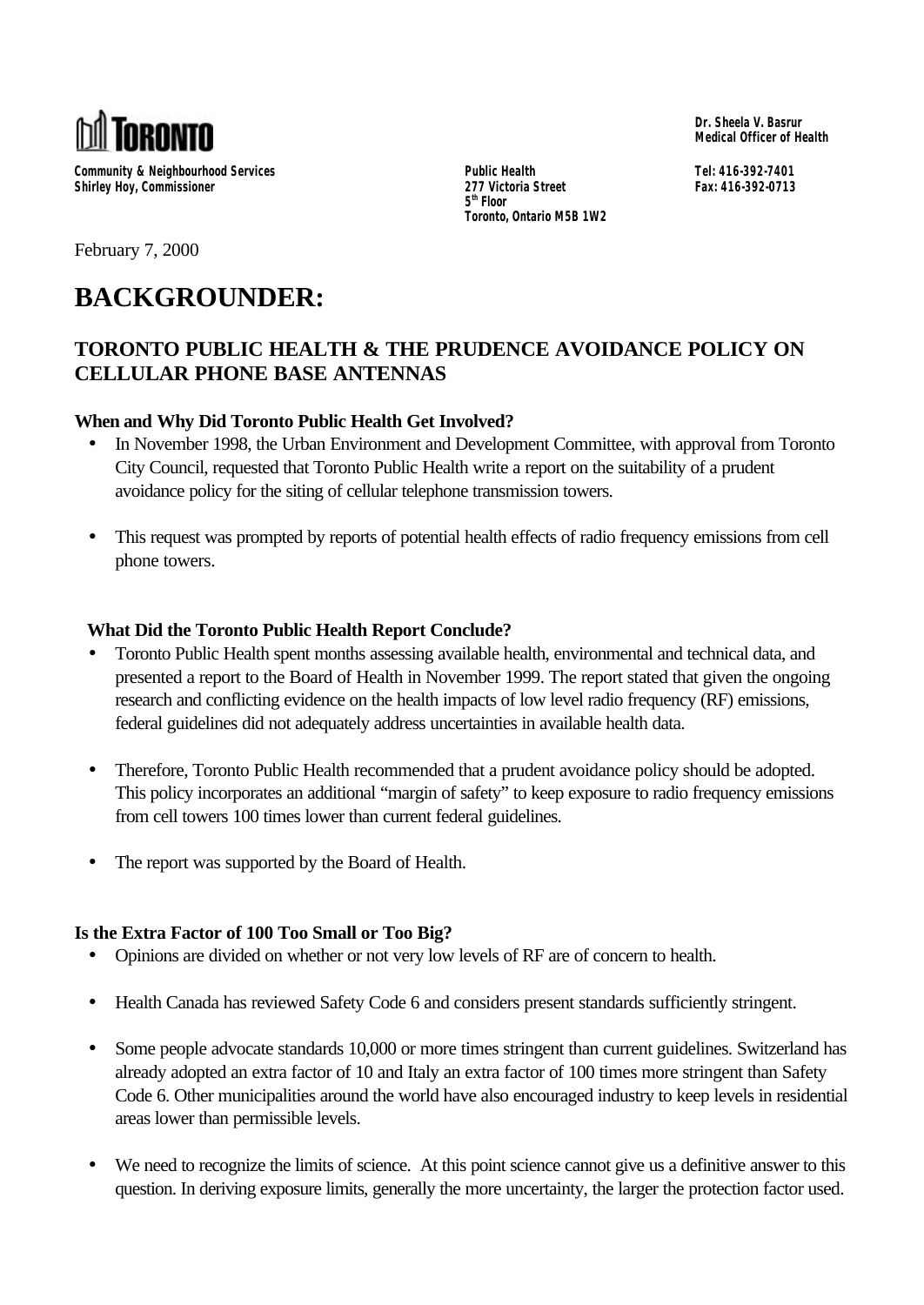#### **What Are the Health Concerns?**

- When discussing health effects of RF fields, it is common to distinguish between thermal (heating) effects, and non-thermal effects.
- Thermal effects of RF are well documented and generally well known. These are the health effects that result from the field's ability to increase the temperature of the body. When there is significant heating of tissue, adverse effects include an increase in heart rate and blood pressure, drowsiness, convulsions, reduced sleeping time, testicular damage, embryo-toxicity, and birth defects.
- Current Safety Code 6 standards are based on preventing these effects using a threshold for irreversible effects rather than a "no adverse effect level." The "no adverse effect level" is normally given preference when developing environmental health standards.
- There is still debate on the health effects of low levels of RF. Areas where uncertainty exists include the relationship between low levels of RF and cancer. Some, but not all, studies in humans and animals show a slight increase in leukaemia and/or other cancers. Regarding reproductive effects, there is conflicting evidence in humans with respect to spontaneous abortions and birth defects. There are also complaints of non-specific symptoms such as depression, headaches, irritability, sleepiness, loss of appetite, memory or concentration.
- The public health approach to dealing with these uncertainties is to encourage prevention over cure. This approach does not advocate waiting for confirmation of adverse effects from epidemiological studies before taking action.

#### **Who Currently Controls Exposure to Radio Frequency Fields and the Placement of Cell Towers?**

- Health Canada has guidelines for exposure to the RF fields emitted by cell towers. These guidelines are referred to as Safety Code 6, and set exposure limits for both the workplace and the general public.
- The siting of antennas is regulated by Industry Canada. Individual companies are required to meet the requirements of Safety Code 6.
- Industry Canada encourages private companies to consult with local authorities when siting antennas.

#### **Who Will Develop the Protocol for Implementing the Prudent Avoidance Policy?**

- The Telecommunications Steering Committee (a sub committee of Planning and Finance) is developing a planning protocol to determine how and where cell towers can be located and still meet the exposure levels outlined in the prudent avoidance policy.
- The Toronto Public Health report also recommends that a mechanism be developed for notifying the public prior to installation of new antennas.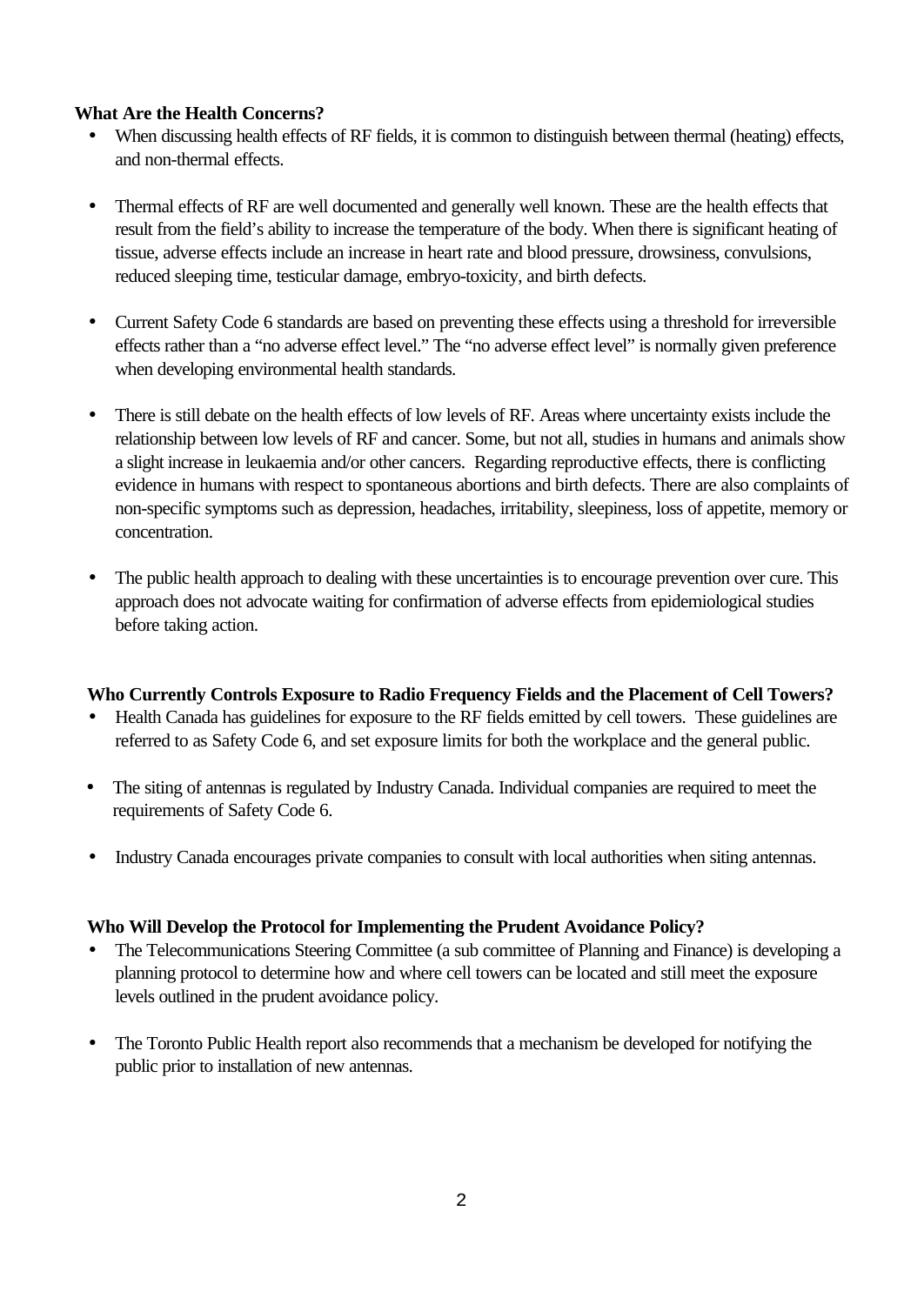#### **How About the Phones Themselves?**

- When people use phones, the handsets themselves expose the users to higher levels of RF than the levels people receive from base antennas.
- However, exposures for handsets and from base antennas can not be compared directly. We need to consider several factors, including:

Voluntary vs. involuntary risks – A user of a phone benefits directly from its use and can decide his/her own level of risk. When exposures are voluntary, most people are willing to accept higher levels of risk.

Continuous vs. intermittent exposures – When you use a phone you are exposing yourself to a "high" level of RF for a short time. This is not necessarily the same as the exposure from base antennas, which are low but last all day and all night.

Risk takers vs. risk evaders – Different people have different thresholds for risks. Entrepreneurs are usually more willing to take risks than is the average person.

#### **What Will Be the Impact?**

- One area where exposure levels could be higher than the levels recommended by Toronto Public Health is on high-rise roof-top gardens if antennas are sited on the roof-top.
- Though less likely, higher levels could also occur on the balconies of the top floors of buildings just opposite and very close to an antenna site.
- Industry has stated that it is not possible to meet the proposed exposure limits. Yet available data suggest that in public areas near cell towers, RF levels from cell phone antennas are usually more than 100 times below Safety Code 6.
- It is possible that the proposed policy could limit the number of antennas at one site, and thus result in more antenna sites or towers. Though the number of sites might increase, the maximum exposure levels found in the community would be lower.
- Toronto Public Health foresees a planning protocol that identifies situations that will not be able to meet the lower exposure levels. The protocol would allow for discussion with industry and the public to find the best ways to address those situations.

#### **NEXT STEPS**

• The Telecommunications Steering Committee expects to complete the planning protocol in May. Representatives from the community and industry, as well as representatives from municipal, provincial and federal governments are taking part in that process. It will then be submitted to City Council for approval.